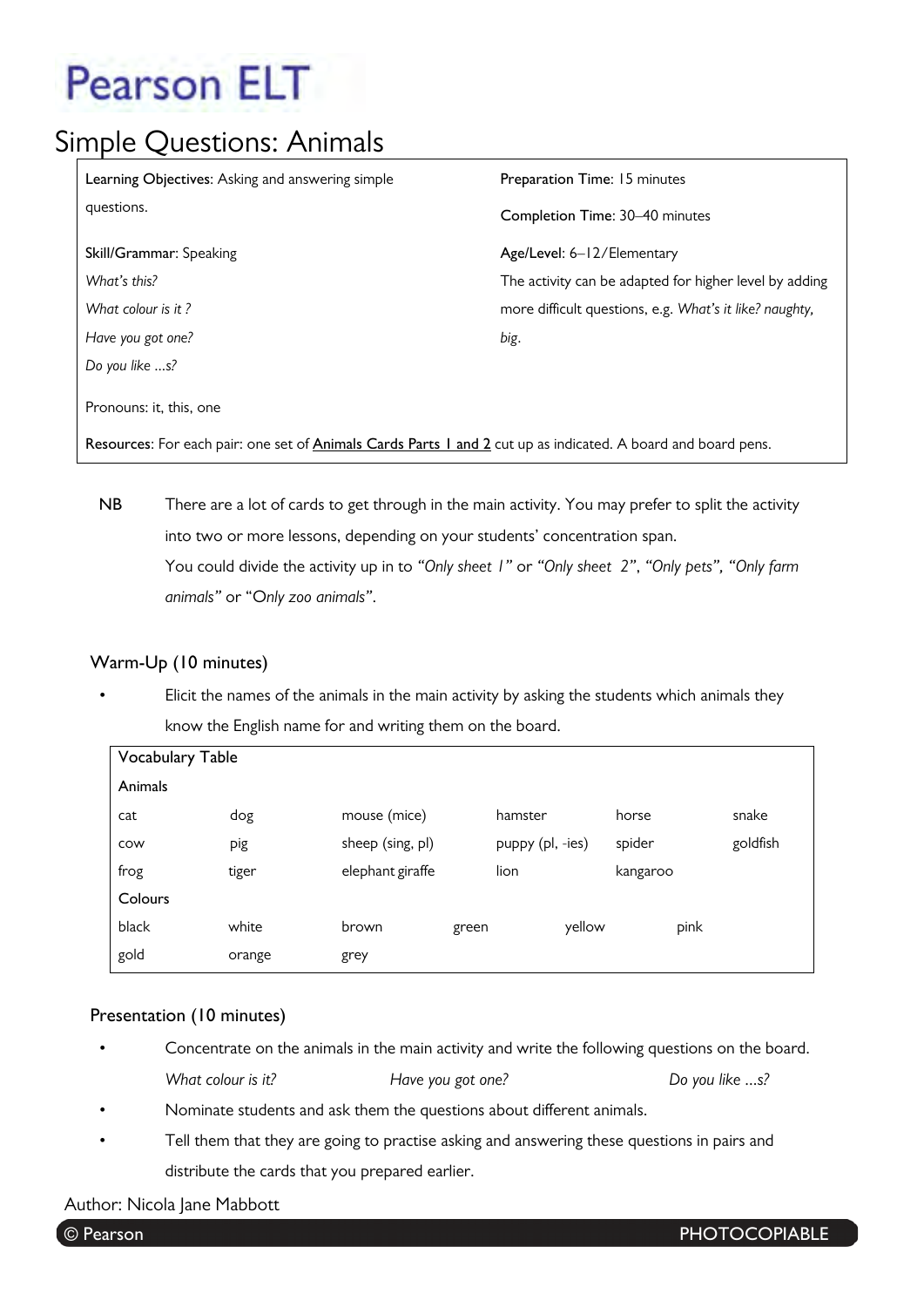## Simple Questions: Animals

- Nominate two students and build up **Model Dialogue1** on the board, based on the *"Cat Card"*.
- Repeat the procedure with two more students and the *Mouse Card.*
- Repeat the process and drill pronunciation until you are satisfied your students are ready to progress to the **Practice** section.

|           | Model Dialogue: I "Cat" card        | Model Dialogue. 2 "Mouse" card |                           |  |
|-----------|-------------------------------------|--------------------------------|---------------------------|--|
| Student A | What's this?                        | Student A                      | What's this?              |  |
| Student B | $(lt's)$ a cat.                     | Student B                      | (It's) a mouse.           |  |
| Student A | What colour is it?                  | Student A                      | What colour is it?        |  |
| Student B | It's black. / Black and white, etc. | Student B                      | It's brown / white.       |  |
| Student A | Have you got one?                   | Student A                      | Do you like mice?         |  |
| Student B | Yes, I have, / No, I haven't.       | Student B                      | Yes, I do. / No, I don't. |  |

## **Practice (10 minutes)**

- Tell the students that they are going to continue the exercise in pairs. Allow them 5–10 minutes.
- Circulate and monitor, listening for typical mistakes.

#### **Closure (5–10 minutes)**

- Nominate students at random and give them a time limit to see how many questions they can ask and answer correctly.
- Give feedback on common mistakes. Drill pronunciation of problem words.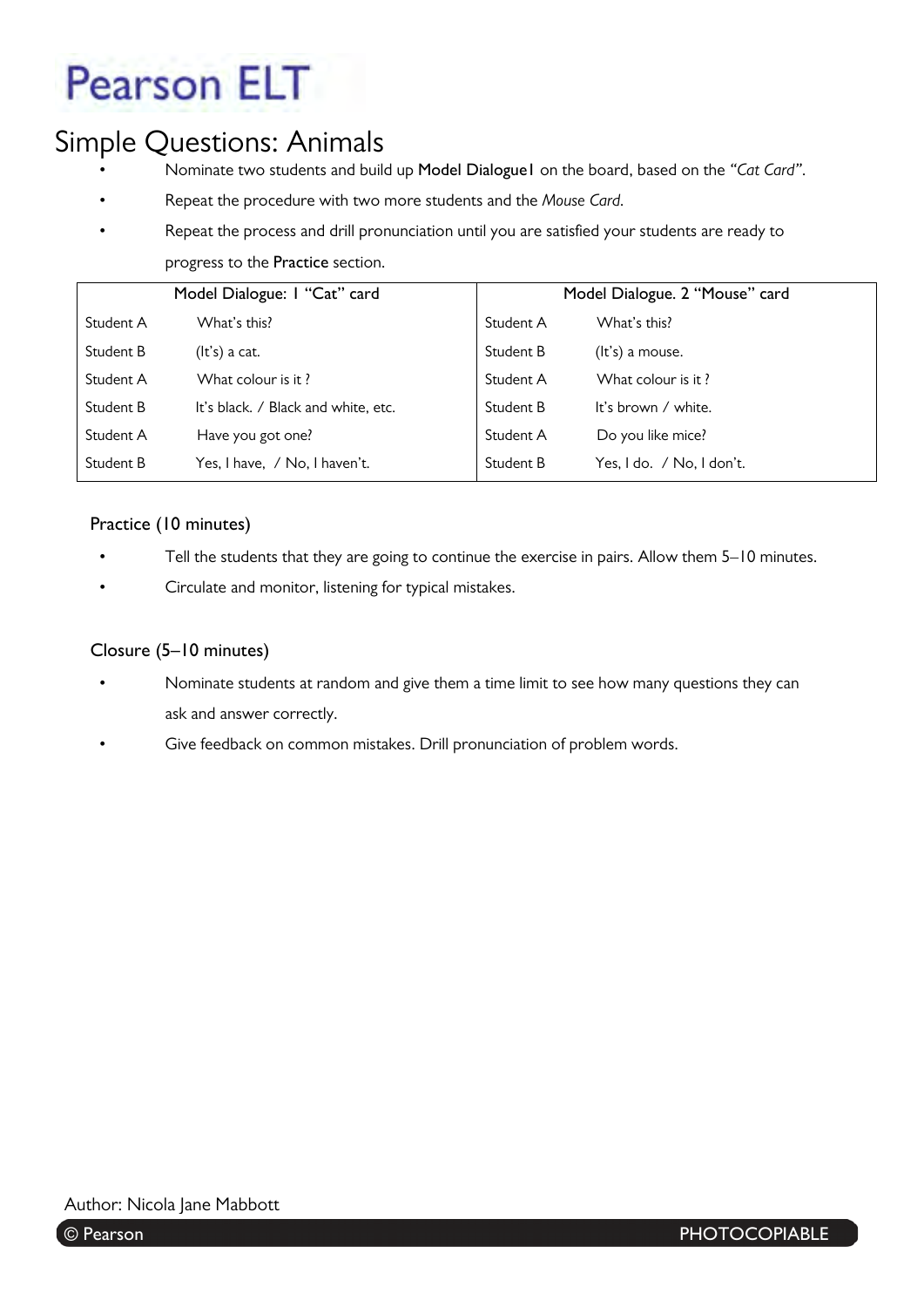Simple Questions: Animals



Author: Nicola Jane Mabbott

© Pearson